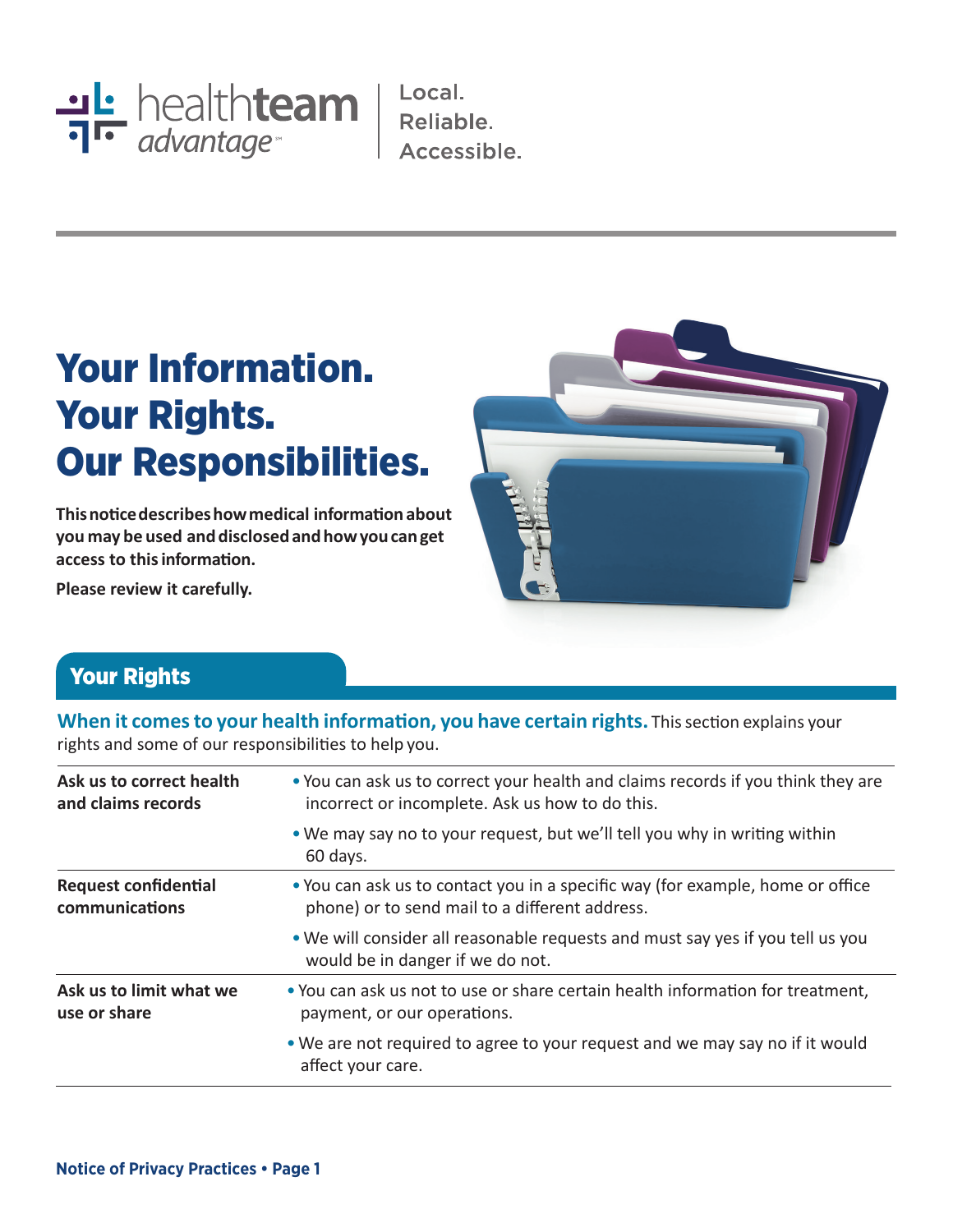| <b>Your Rights</b>                                           |                                                                                                                                                                                                                                                                                                                                   |  |
|--------------------------------------------------------------|-----------------------------------------------------------------------------------------------------------------------------------------------------------------------------------------------------------------------------------------------------------------------------------------------------------------------------------|--|
| Get a copy of your health<br>and claims records              | . You can ask to see or get a copy of your health and claims records and other<br>health information we have about you. Ask us how to do this.                                                                                                                                                                                    |  |
|                                                              | . We will provide a copy or a summary of your health and claims records,<br>usually within 30 days of your request. We may charge a reasonable, cost-<br>based fee.                                                                                                                                                               |  |
| Get a list of those with<br>whom we've shared<br>information | • You can ask for a list (accounting) of the times we've shared your health<br>information for six years prior to the date you ask, who we shared it with,<br>and why.                                                                                                                                                            |  |
|                                                              | . We will include all the disclosures except for those about treatment,<br>payment, and health care operations, and certain other disclosures (such as<br>any you asked us to make). We'll provide one accounting a year for free but<br>will charge a reasonable, cost-based fee if you ask for another one within<br>12 months. |  |
| Get a copy of this<br>privacy notice                         | • You can ask for a paper copy of this notice at any time, even if you have<br>agreed to receive the notice electronically. We will provide you with a paper<br>copy promptly.                                                                                                                                                    |  |
| Choose someone to<br>act for you                             | . If you have given someone medical power of attorney or if someone is your<br>legal guardian, that person can exercise your rights and make choices about<br>your health information.                                                                                                                                            |  |
|                                                              | . We will make sure the person has this authority and can act for you before<br>we take any action.                                                                                                                                                                                                                               |  |
| File a complaint if you<br>feel your rights are<br>violated  | . You can complain if you feel we have violated your rights by contacting us<br>using the information on page 5.                                                                                                                                                                                                                  |  |
|                                                              | . You can file a complaint with the U.S. Department of Health and Human<br>Services Office for Civil Rights by sending a letter to 200 Independence<br>Avenue, S.W., Washington, D.C. 20201, calling 1-877-696-6775, or visiting<br>www.hhs.gov/ocr/privacy/hipaa/complaints/.                                                    |  |
|                                                              | . We will not retaliate against you for filing a complaint.                                                                                                                                                                                                                                                                       |  |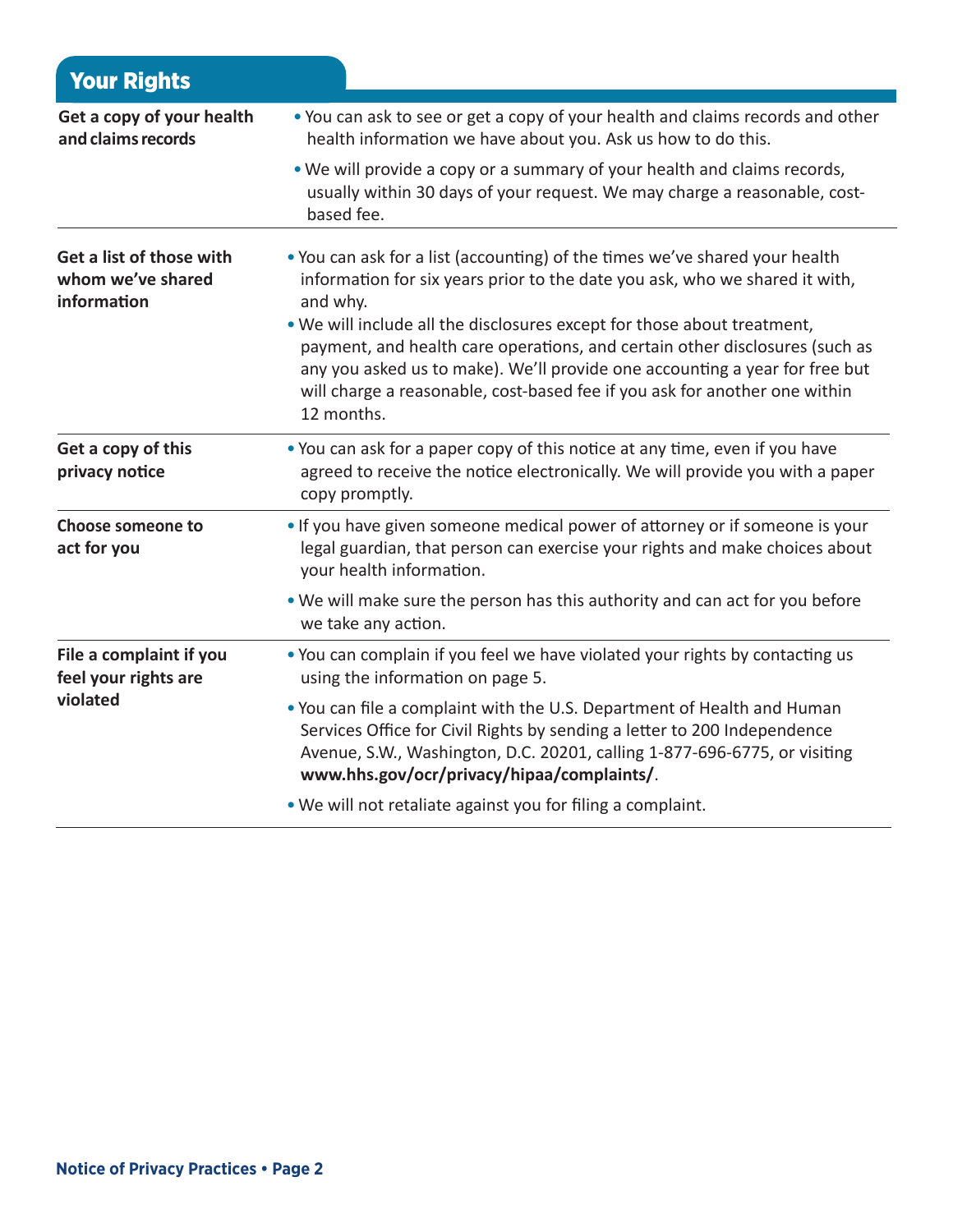## Your Choices

#### **For certain health information, you can tell us your choices about what we share.** If you have

a clear preference for how we share your information in the situations described below, talk to us. Tell us what you want us to do, and we will follow your instructions.

**In these cases, you have both the right and choice to tell us to:**

**written permission:**

- Share information with your family, close friends, or others involved in payment for your care
- Share information in a disaster relief situation
- Contact you for fundraising efforts

If you are not able to tell us your preference, for example if you are unconscious, we may go ahead and share your information if we believe it is in your best interest. We may also share your information when needed to lessen a serious and imminent threat to health or safety.

- **In these cases we never share your information unless you give us**
- Marketing purposes
- Sale of your information

## Our Uses and Disclosures

**How do we typically use or share your health information?** We typically use or share your health information in the following ways.

| Help manage the<br>health care treatment<br>you receive | • We can use your health<br>information and share it with<br>professionals who are treating<br>you.                                                                                     | <b>Example:</b> A doctor sends us information<br>about your diagnosis and treatment<br>plan so we can arrange additional<br>services. |
|---------------------------------------------------------|-----------------------------------------------------------------------------------------------------------------------------------------------------------------------------------------|---------------------------------------------------------------------------------------------------------------------------------------|
| Run our organization                                    | • We can use and disclose<br>your information to run our<br>organization and contact you<br>when necessary.                                                                             | <b>Example:</b> We use health information<br>about you to develop better services<br>for you.                                         |
|                                                         | • We are not allowed to use<br>genetic information to decide<br>whether we will give you<br>coverage and the price of that<br>coverage. This does not apply to<br>long term care plans. |                                                                                                                                       |
| Pay for your health<br>services                         | . We can use and disclose your<br>health information as we pay for<br>your health services.                                                                                             | <b>Example:</b> We share information about<br>you with your dental plan to coordinate<br>payment for your dental work.                |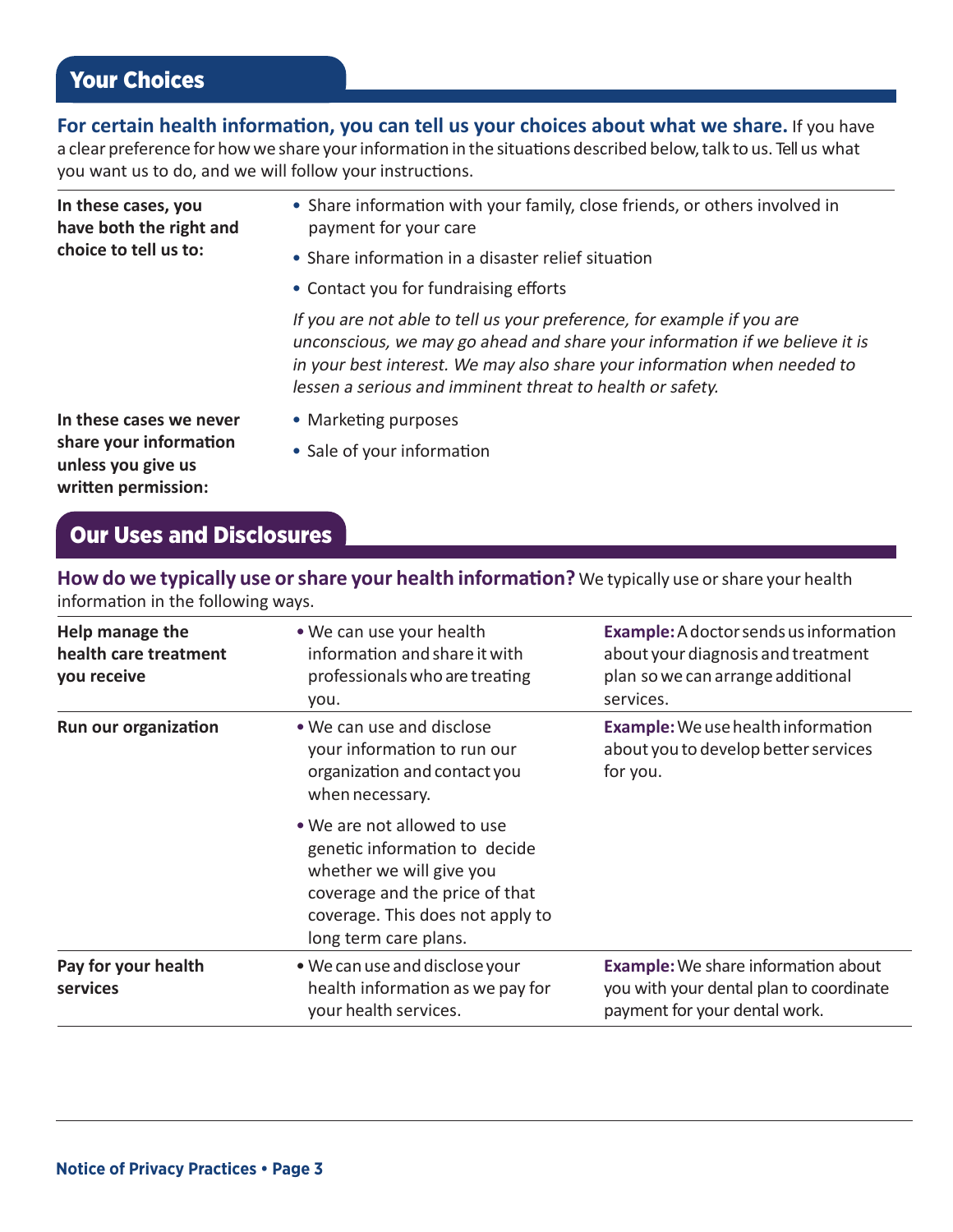**How else can we use or share your health information?** We are allowed or required to share your information in other ways—usually in ways that contribute to the public good, such as public health and research. We have to meet many conditions in the law before we can share your information for these purposes. For more information see: **www.hhs.gov/ocr/privacy/hipaa/understanding/consumers/index.html.**

| Help with public health<br>and safety issues              | . We can share health information about you for certain situations such as:<br>- Preventing disease<br>- Helping with product recalls<br>- Reporting adverse ractions to medications                          |  |  |
|-----------------------------------------------------------|---------------------------------------------------------------------------------------------------------------------------------------------------------------------------------------------------------------|--|--|
|                                                           |                                                                                                                                                                                                               |  |  |
|                                                           |                                                                                                                                                                                                               |  |  |
|                                                           | - Preventing or reducing a serious threat to anyone's health or safety                                                                                                                                        |  |  |
| Do research                                               | . We can use or share your information for health research.                                                                                                                                                   |  |  |
| Comply with the law                                       | . We will share information about you if state or federal laws require it,<br>including with the Department of Health and Human Services if it wants to<br>see that we're complying with federal privacy law. |  |  |
| Respond to organ and tissue<br>donation requests and work | . We can share health information about you with organ procurement<br>organizations.                                                                                                                          |  |  |
| with a medical examiner or<br>funeral director            | . We can share health information with a coroner, medical examiner, or<br>funeral director when an individual is deceased.                                                                                    |  |  |
| Address workers'                                          | . We can use or share health information about you:                                                                                                                                                           |  |  |
| compensation, law                                         | - For workers' compensation claims                                                                                                                                                                            |  |  |
| enforcement, and other                                    | - For law enforcement purposes or with a law enforcement official                                                                                                                                             |  |  |
| government requests                                       | - With health oversight agencies for activities authorized by law                                                                                                                                             |  |  |
|                                                           | - For special government functions such as military, national security, and<br>presidential protective services                                                                                               |  |  |
| <b>Respond to lawsuits and</b><br>legal actions           | . We can share health information about you in response to a court or<br>administrative order, or in response to asubpoena.                                                                                   |  |  |

*North Carolina law generally requires us to obtain written consent from you prior to disclosing health information concerning your mental health, developmental disabilities, or substance abuse services, although there are some exceptions.*